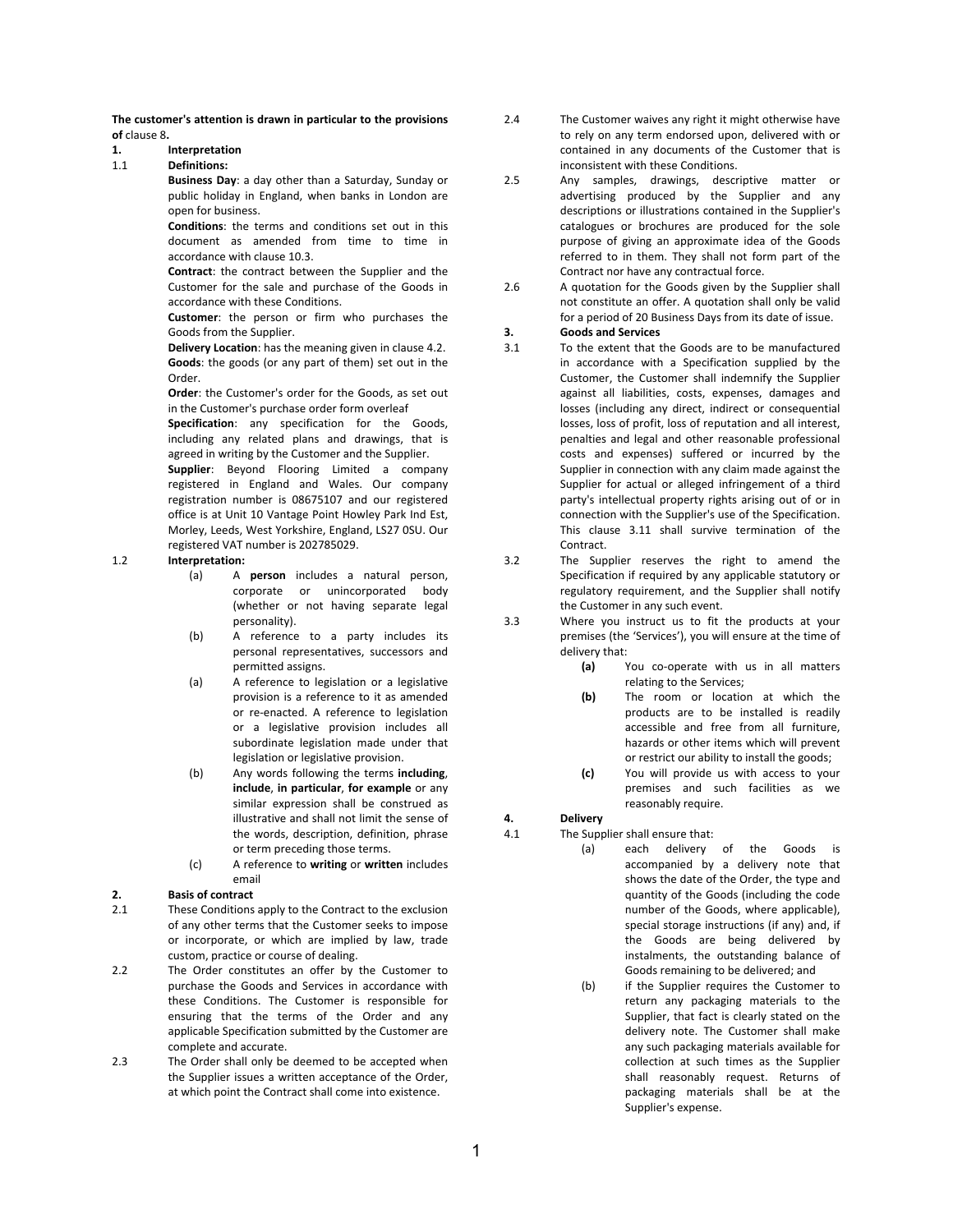- <span id="page-1-0"></span>4.2 The Supplier shall deliver the Goods to the location set out in the Order or such other location as the parties may agree (**Delivery Location**) at any time after the Supplier notifies the Customer that the Goods are ready.
- 4.3 Delivery is completed on the completion of unloading of the Goods at the Delivery Location.
- 4.4 Any dates quoted for delivery are approximate only, and the time of delivery is not of the essence. The Supplier shall not be liable for any delay in delivery of the Goods that is caused by a Force Majeure Event or the Customer's failure to provide the Supplier with adequate delivery instructions or any other instructions that are relevant to the supply of the Goods.
- 4.5 If the Supplier fails to deliver the Goods, its liability shall be limited to the costs and expenses incurred by the Customer in obtaining replacement goods of similar description and quality in the cheapest market available, less the price of the Goods. The Supplier shall have no liability for any failure to deliver the Goods to the extent that such failure is caused by a Force Majeure Event or the Customer's failure to provide the Supplier with adequate delivery instructions or any other instructions that are relevant to the supply of the Goods.
- 4.6 If the Customer fails to accept delivery of the Goods within three Business Days of the Supplier notifying the Customer that the Goods are ready, then, except where such failure or delay is caused by a Force Majeure Event or the Supplier's failure to comply with its obligations under the Contract in respect of the Goods:
	- (a) delivery of the Goods shall be deemed to have been completed at 9.00 am on the third Business Day after the day on which the Supplier notified the Customer that the Goods were ready; and
	- (b) the Supplier shall store the Goods until delivery takes place, and charge the Customer for all related costs and expenses (including insurance).
- 4.7 If ten Business Days after the day on which the Supplier notified the Customer that the Goods were ready for delivery the Customer has not accepted actual delivery of them, the Supplier may resell or otherwise dispose of part or all of the Goods and, after deducting reasonable storage and selling costs, account to the Customer for any excess over the price of the Goods or charge the Customer for any shortfall below the price of the Goods.
- 4.8 The Supplier may deliver the Goods by instalments, which shall be invoiced and paid for separately. Each instalment shall constitute a separate contract. Any delay in delivery or defect in an instalment shall not entitle the Customer to cancel any other instalment.
- <span id="page-1-4"></span>**5. Quality**
- <span id="page-1-2"></span>5.1 The Supplier warrants that on delivery the Goods shall:
	- (a) conform in all material respects with their description and any applicable Specification;
	- (b) be free from material defects in design, material and workmanship; and
	- (c) be of satisfactory quality (within the meaning of the Sale of Goods Act 1979).
- <span id="page-1-3"></span>5.2 Subject to [clause 5.3,](#page-1-1) if:
- (a) the Customer gives notice in writing to the Supplier within a reasonable time of discovery that some or all of the Goods do not comply with the warranty set out in [clause 5.1](#page-1-2);
- (b) the Supplier is given a reasonable opportunity of examining such Goods; and
- (c) the Customer (if asked to do so by the Supplier) returns such Goods to the Supplier's place of business at the Customer's cost,

the Supplier shall, at its option, repair or replace the defective Goods, or refund the price of the defective Goods in full.

- <span id="page-1-1"></span>5.3 The Supplier shall not be liable for the Goods' failure to comply with the warranty set out in [clause 5.1](#page-1-2) if:
	- (a) the Customer makes any further use of such Goods after giving notice in accordance with [clause 5.2](#page-1-3);
	- (b) the defect arises because the Customer failed to follow the Supplier's oral or written instructions as to the storage, commissioning, installation, use and maintenance of the Goods or (if there are none) good trade practice regarding the same;
	- (c) the defect arises as a result of the Supplier following any drawing, design or Specification supplied by the Customer;
	- (d) the Customer alters or repairs such Goods without the written consent of the Supplier;
	- (e) the defect arises as a result of fair wear and tear, wilful damage, negligence, or abnormal storage or working conditions; or
	- (f) the Goods differ from the Specification as a result of changes made to ensure they comply with applicable statutory or regulatory requirements.
- 5.4 Except as provided in this [clause 5](#page-1-4), the Supplier shall have no liability to the Customer in respect of the Goods' failure to comply with the warranty set out in [clause 5.1](#page-1-2).
- 5.5 The terms implied by sections 13 to 15 of the Sale of Goods Act 1979 are, to the fullest extent permitted by law, excluded from the Contract.
- 5.6 These Conditions shall apply to any repaired or replacement Goods supplied by the Supplier.

# **6. Title and risk**

- 6.1 The risk in the Goods shall pass to the Customer on completion of delivery.
- 6.2 Title to the Goods shall not pass to the Customer until
	- (a) the Supplier receives payment in full (in cash or cleared funds) for the Goods in respect of which payment has become due.
- 6.3 Until title to the Goods has passed to the Customer, the Customer shall:
	- (a) not remove, deface or obscure any identifying mark or packaging on or relating to the Goods;
	- (b) maintain the Goods in satisfactory condition and keep them insured against all risks for their full price from the date of delivery;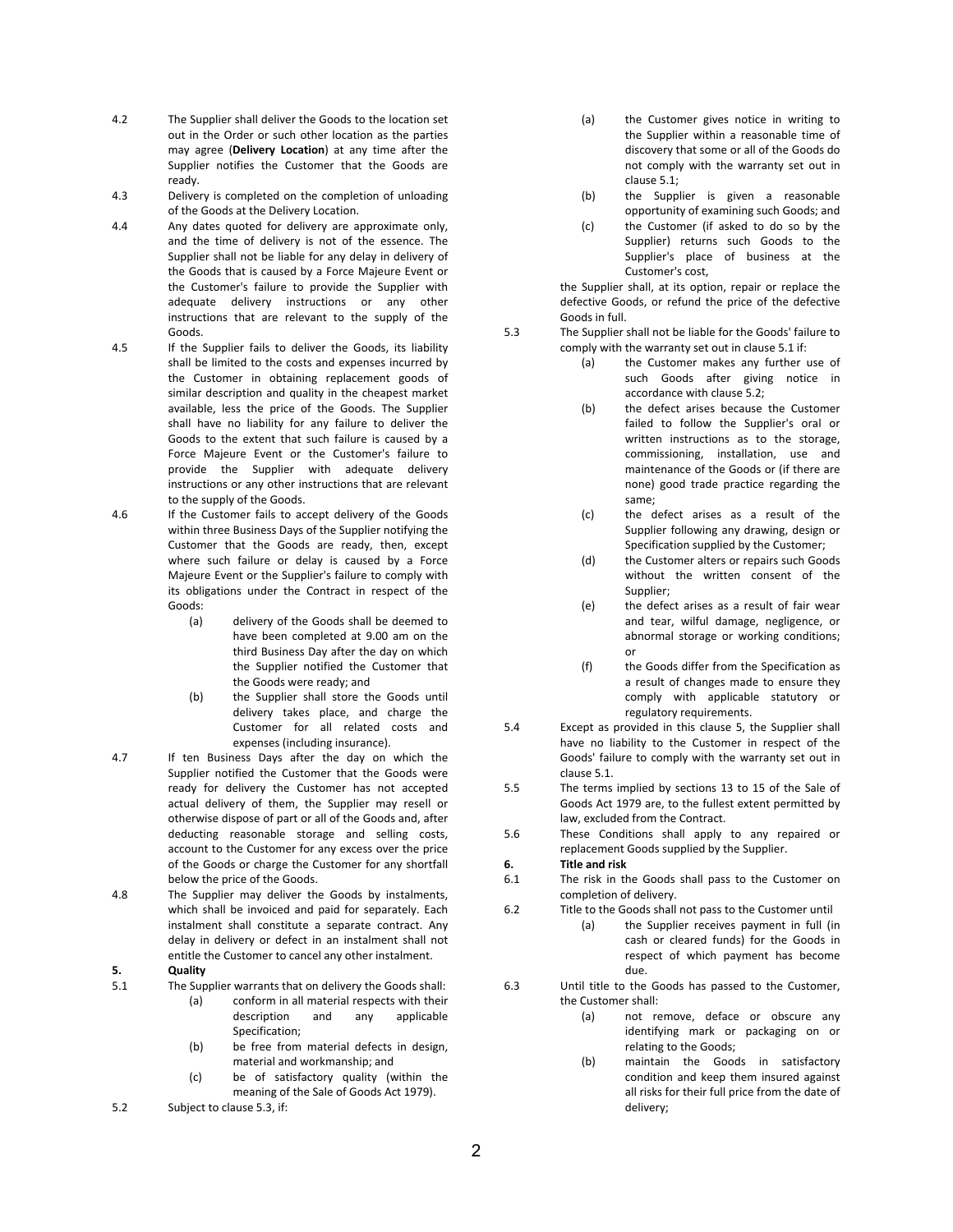#### **7. Price and payment**

- 7.1 The price of the Goods and Services shall be the price set out in the Order.
- 7.2 The Supplier may, by giving notice to the Customer at any time before delivery, increase the price of the Goods to reflect any increase in the cost of the Goods that is due to:
	- (a) any factor beyond the Supplier's control (including foreign exchange fluctuations, increases in taxes and duties, and increases in labour, materials and other manufacturing costs);
	- (b) any request by the Customer to change the delivery date(s), quantities or types of Goods ordered, or the Specification; or
	- (c) any delay caused by any instructions of the Customer or failure of the Customer to give the Supplier adequate or accurate information or instructions.
- 7.3 The price of the Goods and Services:
	- (a) excludes amounts in respect of value added tax (**VAT**), which the Customer shall additionally be liable to pay to the Supplier at the prevailing rate, subject to the receipt of a valid VAT invoice; and
	- (b) excludes the costs and charges of packaging, insurance and transport of the Goods, which shall be invoiced to the Customer.
- <span id="page-2-3"></span>7.4 The Customer shall pay for the Goods and Services as follows, unless otherwise stated in the Order:
	- (a) 50% shall be payable upfront on acceptance of the Order;
	- (b) 50% shall be payable on delivery of the Order.
- 7.5 If the Customer fails to make a payment due to the Supplier under the Contract by the due date, then, without limiting the Supplier's remedies under [clause](#page-2-2)  [9](#page-2-2), the Customer shall pay interest on the overdue sum from the due date until payment of the overdue sum, whether before or after judgment. Interest under this [clause 7.4](#page-2-3)5 will accrue each day at 5% a year above the Bank of England's base rate from time to time, but at 5% a year for any period when that base rate is below 0%.
- 7.6 All amounts due under the Contract shall be paid in full without any set-off, counterclaim, deduction or withholding (other than any deduction or withholding of tax as required by law).

#### <span id="page-2-0"></span>**8. Limitation of liability**

- <span id="page-2-4"></span>8.1 Nothing in the Contract limits any liability which cannot legally be limited, including liability for:
	- (a) death or personal injury caused by negligence;
	- (b) fraud or fraudulent misrepresentation;
	- (c) breach of the terms implied by section 12 of the Sale of Goods Act 1979; or
	- (d) defective products under the Consumer Protection Act 1987.
- 8.2 Subject to [clause 8.1](#page-2-4), the Supplier's total liability to the Customer shall not exceed the amount of the Order.
- 8.3 This [clause 8](#page-2-0) shall survive termination of the Contract.

### <span id="page-2-2"></span>**9. Termination**

9.1 Without limiting its other rights or remedies, the Supplier may terminate the Contract with immediate effect by giving written notice to the Customer if the Customer fails to pay any amount due under the Contract on the due date for payment.

- 9.2 The Supplier may end the contract for a product at any time by writing to the Customer if
	- (a) The Customer fails make any payment to us when it is due and the Customer fails to make payment within 7 days of demand;
	- (b) The Customer does not, within a reasonable time of request, provide the Supplier with information that is necessary for the Supplier to provide the products, for example, the size required;
	- (c) The Customer does not, within a reasonable time, allow the Supplier to deliver the products to the Customer or collect them from the Supplier;
	- (d) The Customer does not, within a reasonable time, allow the Supplier to access to the Customer's premises to supply the services.
- 9.3 On termination of the Contract for any reason the Customer shall immediately pay to the Supplier all of the Supplier's outstanding unpaid invoices and interest and, in respect of Goods or Services supplied.

#### **10. General**

## 10.1 **Assignment and other dealings.**

- (a) The Supplier may at any time assign, transfer, mortgage, charge, subcontract, delegate, declare a trust over or deal in any other manner with all or any of its rights or obligations under the Contract.
- (b) The Customer may not assign, transfer, mortgage, charge, subcontract, delegate, declare a trust over or deal in any other manner with any or all of its rights or obligations under the Contract without the prior written consent of the Supplier.

#### 10.2 **Entire agreement.**

- (a) The Contract constitutes the entire agreement between the parties and supersedes and extinguishes all previous agreements, promises, assurances, warranties, representations and understandings between them, whether written or oral, relating to its subject matter.
- (b) Each party agrees that it shall have no remedies in respect of any statement, representation, assurance or warranty (whether made innocently or negligently) that is not set out in the Contract. Each party agrees that it shall have no claim for innocent or negligent misrepresentation based on any statement in the Contract.
- <span id="page-2-1"></span>10.3 **Variation.** No variation of this Contract shall be effective unless it is in writing and signed by the parties (or their authorised representatives).
- 10.4 **Waiver.** No failure or delay by a party to exercise any right or remedy provided under the Contract or by law shall constitute a waiver of that or any other right or remedy, nor shall it prevent or restrict the further exercise of that or any other right or remedy. No single or partial exercise of such right or remedy shall prevent or restrict the further exercise of that or any other right or remedy.